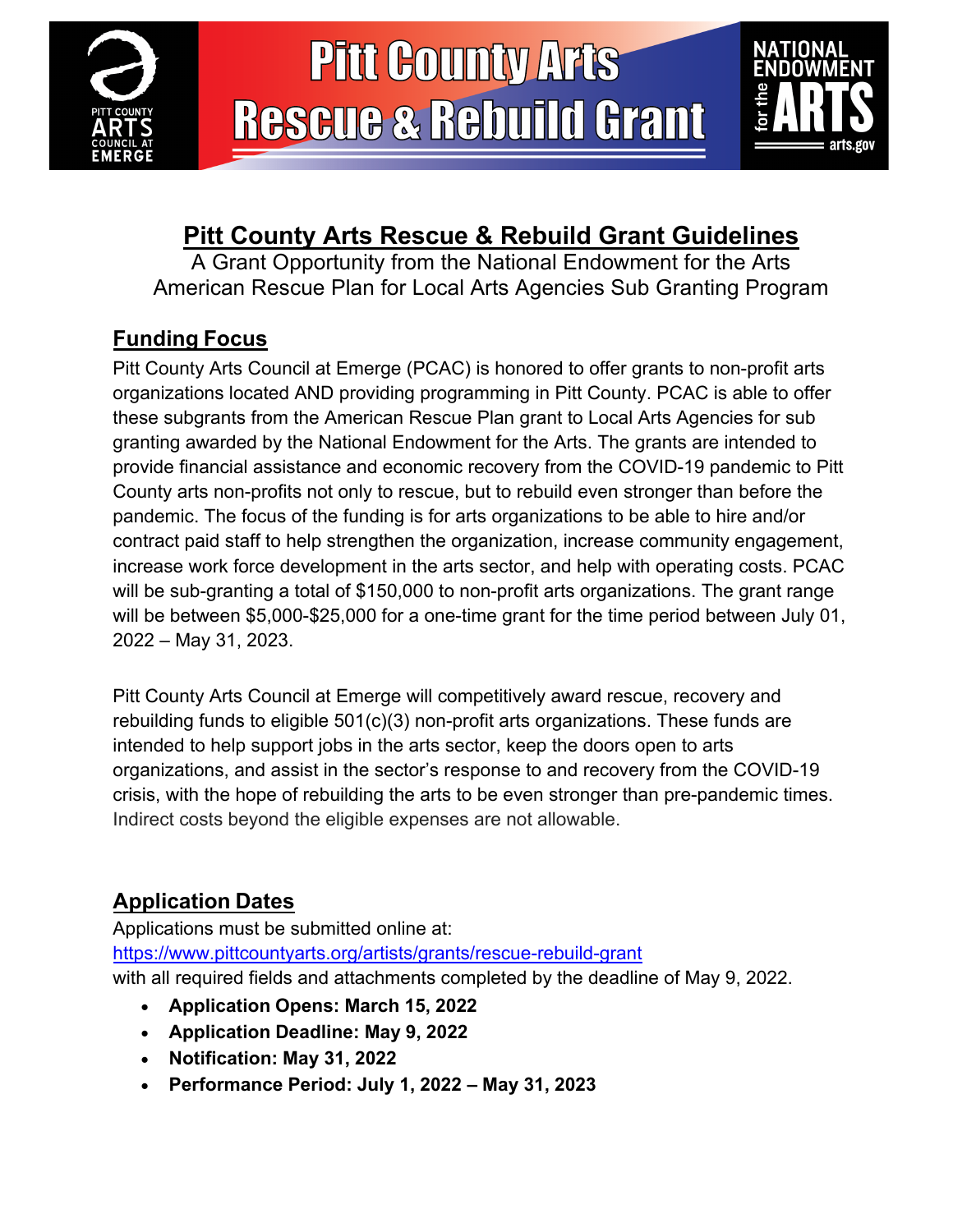



### **Potential Grant Amounts**

Project Grant Amounts will range between \$5,000 - \$25,000.

### **Eligibility and Considerations**

- Only 501(c)(3) nonprofit arts organizations and defined arts departments in local municipalities, institutions of higher education, or federally-recognized Indian tribal governments that are community-based, are eligible to receive funds.
- Organizations must have at least a 2-year history of arts programming.
- Fiscal sponsorships are not allowed for this opportunity (the organization applying must be applying from their own organization and NOT on behalf of another entity).
- The applying organization must be able to demonstrate need.
- Funding priority will be given to small and economically vulnerable organizations with total revenuesof \$500,000 or less.
- Applications must be complete and submitted on time in order to be eligible.
- Organizations must operate within Pitt County, North Carolina and have proof of operations within Pitt County.
- Organizations must have current registration of both a DUNS and UEI number, so please register early. DUNS numbers can be registered through Dun and Bradstreet, at: https://www.dnb.com/duns-number/get-a-duns.html and UEI numbers through **SAM.Gov.** It can take up to 30 days to register for a DUNS number, so register early if you have not already. Registrations to SAM.gov can take 7 to 10 business days and sometimes longer. Due to transitions in systems at the federal level, both will be required for this grant application.
- Organizations that are debarred, suspended, or otherwise excluded from receiving federal assistance are not eligible.
- Organizations that have overdue taxes are not eligible.

### **Fundable Expenses**

- Priority will be given to expenses for salary support, full or partial, for one or more staff positions that relate in some way to arts programming or arts administration. This includes rehires and/or new hires as well.
- Fees/Stipends for artists and/or contractual personnel to support the services they provide for specific activities in support of the organization's day-to-day operations.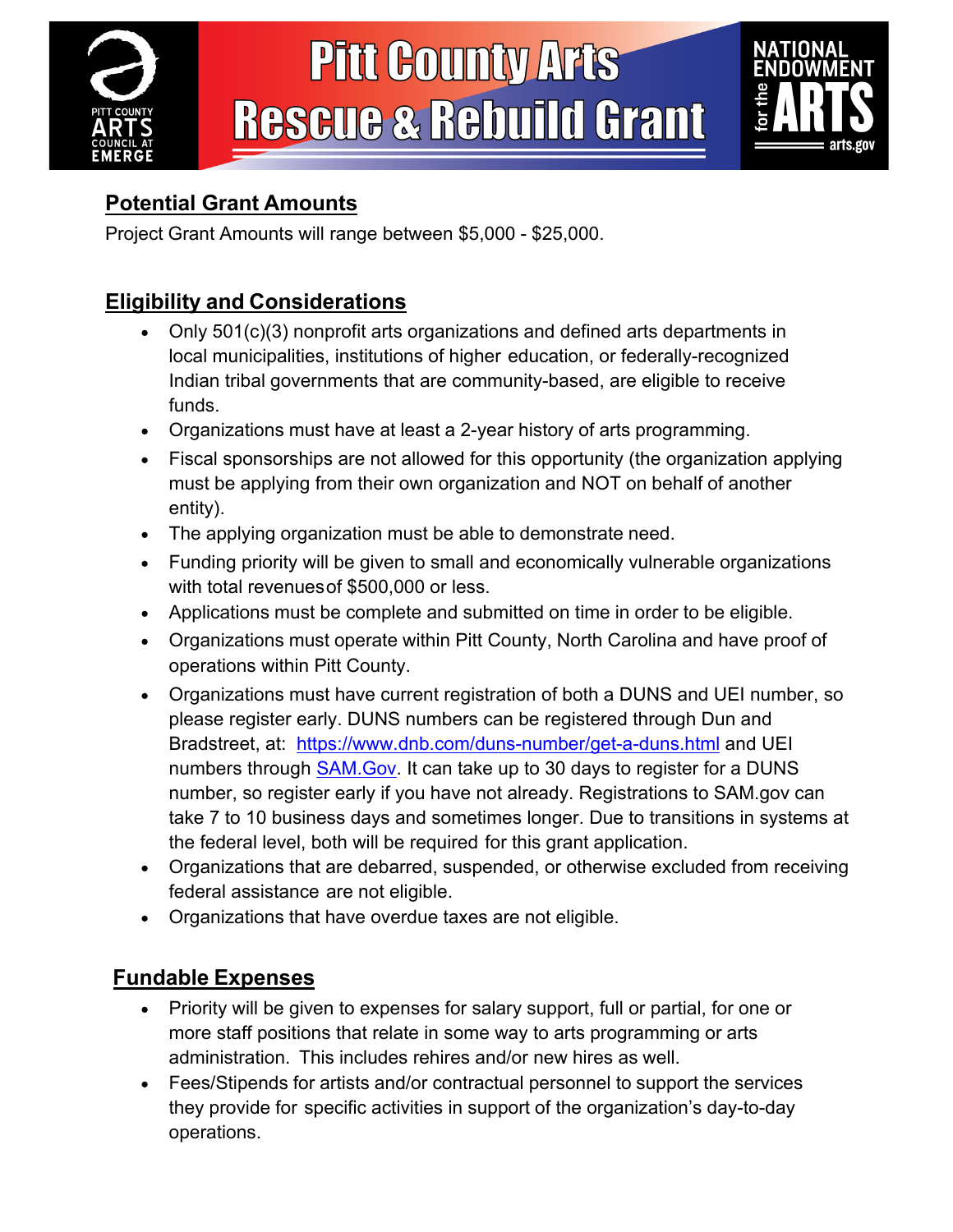



- Facilities costs such as rent and utilities.
- Marketing and promotions.
- Costs associated with health and safety supplies for staff, visitors, and/or audiences (e.g., personalprotective equipment, cleaning supplies, hand sanitizer, etc.).
- Indirect costs for small 501(c)(3) non-profit organizations, i.e.: overhead, administrative, or general operating expenses that are not readily identifiable with, or are difficult to assign to, a specific project, but nevertheless are necessary to the operation of the organization, the performance of its activities, and the execution of its projects. Examples include operating and maintaining facilities and equipment, depreciation, rent, utilities, supplies, insurance. However, we will not pay indirect costs for arts departments within municipalities or institutions of higher education.
- No other federal monies can be used for the same project expenses that are applied for through thisopportunity.
- EXCLUSIONS: Interest, capital expenditures, alcoholic beverages, gratuities, scholarships and awards, fundraising, construction, indirect costs for arts departments within municipalities or institutions of higher education, and anything that is not a fundable expense.

### **Review Criteria**

Pitt County Arts Council staff will initially review each application to make sure it is complete and meets all of the eligibility requirements. Eligible applications will be passed on to a review panel assembled by the Pitt County Arts Council Board of Directors with a diverse community representation. The review panel will recommend funding levels to the Pitt County Arts Council for a final vote.

The review panel will adjudicate applications based on the following criteria:

- 1. Artistic excellence: As demonstrated by a 2-year history of quality artistic excellence and merit of their programming. (30 points)
- 2. Management and Leadership: Demonstrates effective management and demonstrates that its programs, services, information and facilities are accessible, inclusive and non-discriminatory. (20 points)
- 3. Arts and Cultural Engagement: Uses culturally relevant and responsive outreach strategies to engagesystemically marginalized communities. The organization is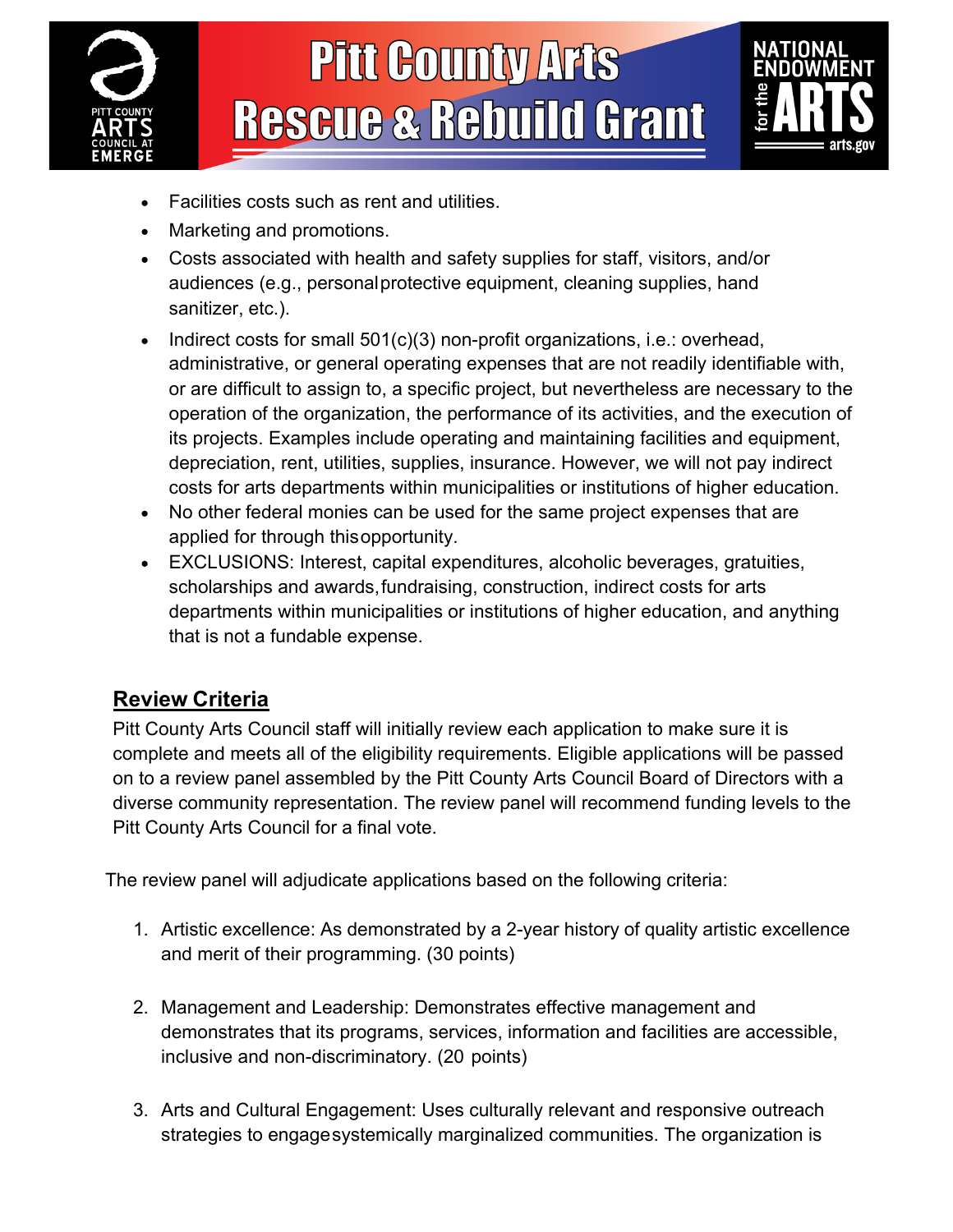



responsive to the needs and priorities ofthe community(ies) it serves through its programming and services. (20 points)

- 4. Plan for Sustainability: Demonstrates the vision and planning for sustainability of the salary support with the intention of retaining the specific job position within the organization after these grant funds end. (15 points)
- 5. Completeness and clarity of the application: The reasonable likelihood that the project can becompleted based on the itemized budget and proposed timeline. (15 points)

#### **Compliance and Reporting**

Once the grantees are announced, disbursement of 50% of the award funds will be made when the contract is executed and 50% of the grant will be disbursed at a check-in point during the grant cycle (recommended for December of 2022 or January of 2023).

Grant recipients will be required to complete a post-grant report, which provides a detailed accounting of uses of funds/expenditures. Receipts may be requested by PCAC staff, above and beyond a list of expenditures. For salary support, payroll statements and/or statements of contractual expenditures will be required.

Grant recipients must return a signed copy of the Terms and Conditions plus a currently signed w-9 form prior to payment.

#### **Credits and Marketing**

**Pitt County Arts Rescue & Rebuild Grants** are funded by the National Endowment for the Arts *American Rescue Plan Act.*Grantees must clearly acknowledge support from the National Endowment for the Arts in their programs and related promotional materials, including publications and websites. Additionally, Pitt County Arts Council at Emerge must be clearly acknowledged in programs and related promotional material. Logo and branding guidelines will be provided to all grantees upon acceptance. The National Endowment for the Arts and Pitt County Arts Council at Emergemust be listed in the appropriate financial category in any printed or installed donor recognition lists.

#### **Funding Policy and Disclaimer**

Pitt County Arts Council at Emerge is committed to reaching all segments of Pitt County's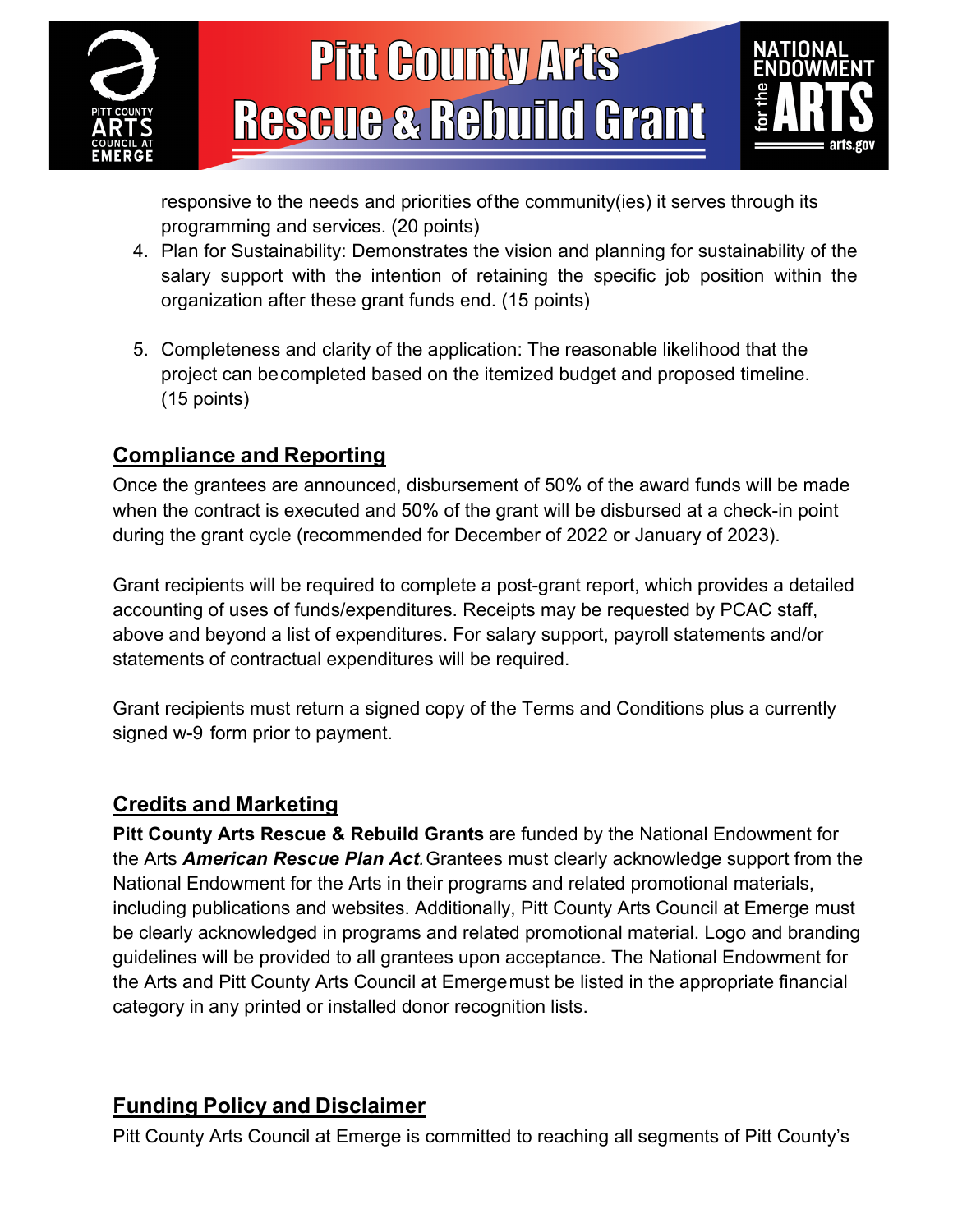



population through its support of a wide variety of artistic disciplines. Grants are awarded on a competitive basis and evaluated by an unbiased panel of artists, arts administrators and community leaders. Funding for this and all grants offered by Pitt County Arts Council at Emerge is contingent on available funding and the decision by the panel and Board to fund the program and recommend grants. PCAC reserves the right to modify, cancel, or suspend the grant process at anytime.

Funding will be withheld (in full or in part) if the grant recipient does not meet the necessary activities and requirements for crediting Pitt County Arts Council at Emerge and the National Endowment for the Arts, proper expenditure of the funds, keeping and maintaining supporting documentation, and the completion of the required reports as agreed to by the Grantee's acceptance of funding. Any Grantee who does not follow the terms of the grant agreement may risk the award being terminated, repayment of award funds, and may possibly become ineligible for future grant funds through Pitt County Arts Council at Emerge.

#### **Contact for Questions**

Questions about this grant or other granting opportunities can be made to: Holly Garriott, Executive Director of the Pitt County Arts Council at Emerge, at holly@pittcountyarts.org or 252-551-6947.

#### **Terms and Conditions**

- 1. This is a one-time monetary award. Funds must be used explicitly for the purposes outlined in the grant application. This award does not require a match.
- 2. This is a competitive grant award opportunity and funding for all applicants is not guaranteed.
- 3. Pitt County Arts Council at Emerge is Pitt County's designated Local Arts Agency and recipient of a National Endowment for the Arts American Rescue Plan Act grant for sub granting. These funds require Pitt County Arts Council at Emerge and its sub-grantees to comply with all federal requirements.
- 4. National Policy Requirements prohibit discrimination, ensure accessibility of all facilities and programs funded with federal monies, provide for the protection of environmental and historic resources and more.